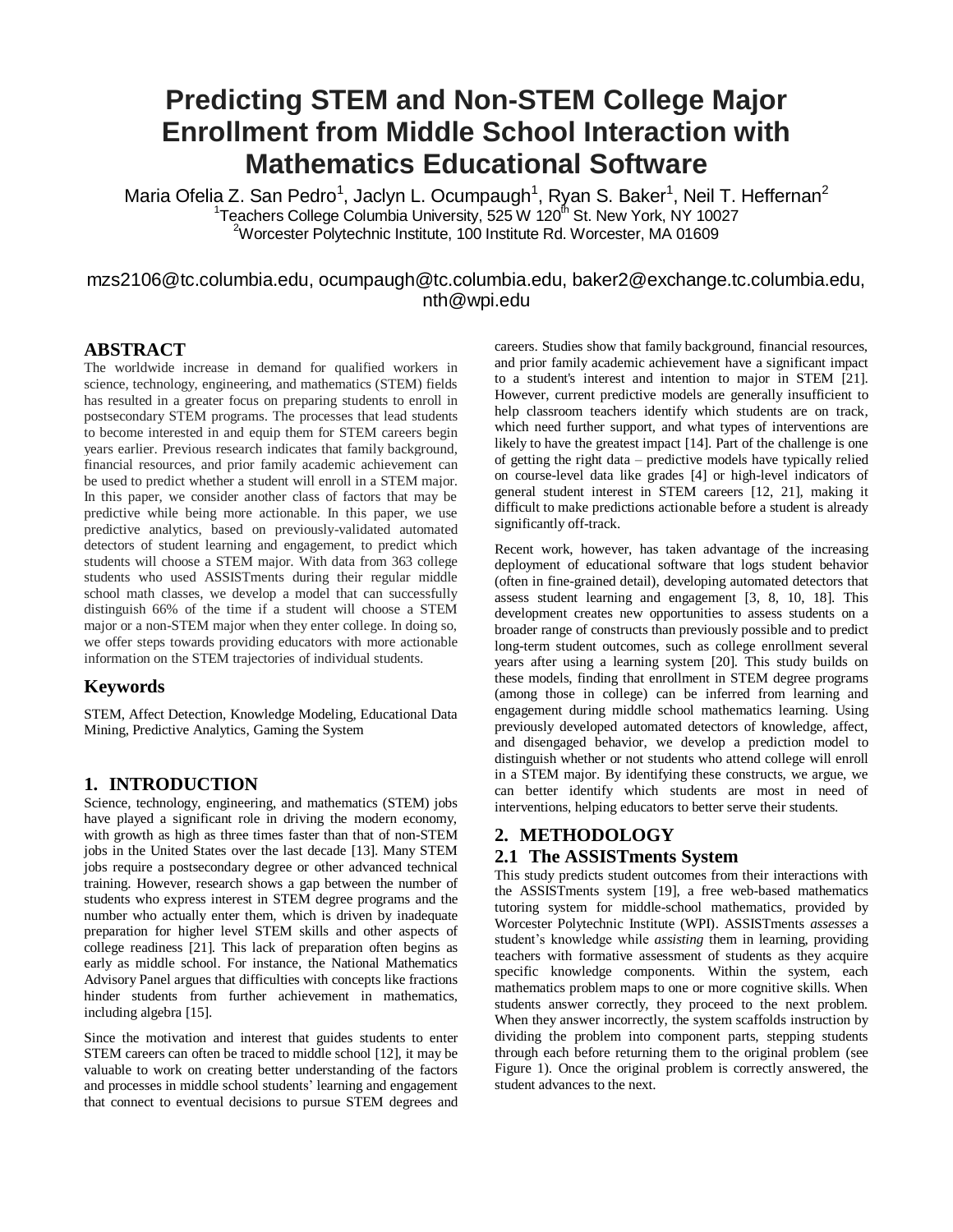

**Figure 1. Example of an ASSISTments problem.** 

# **2.2 Data**

#### *2.2.1 Post-High School Survey Data*

For this study, over 2,500 students who had used ASSISTments during their middle school mathematics classes were invited to participate in a survey about their post-high school academic and career achievements. As of this writing, a total of 425 students have responded, for a retention rate of about 20%. Students were drawn from school districts in the Northeastern US who used ASSISTments during the 2004-2005 to 2006-2007 school years (with a few continuing usage for more than one year). Of the 3 districts targeted for this research, 1 was a low-performing district in an urban area, primarily serving English language learners eligible for free or reduced-price lunches; the other 2 districts drew from suburban middle-class populations.

The survey asked students to specify what degree program(s) they were enrolled in, whether they were engaged in full or part-time employment, and what their current employment was. Out of the 425 respondents, 363 were enrolled in college and will be analyzed within this paper. Student answers were coded to reflect their enrollment or participation in a STEM major as defined by the National Science Foundation [16].

#### *2.2.2 ASSISTments Data*

Action log files from ASSISTments were obtained for each of the 363 respondents, generating a total of 329,565 actions within the system, across a total of 166,188 original and scaffolding problems. (Actions include answering questions or requesting help.) On average, this resulted in 457 problems per student. Knowledge, affect, and behavior models were applied to this dataset, generating features used for our predictive model of STEM major enrollment.

# **2.3 Feature Distillation**

The features used to predict college major classifications (STEM vs. non-STEM) were generated using a discovery with models approach, leveraging automated detectors of student engagement and learning that were previously developed and validated for ASSISTments. These included existing models of student knowledge, disengaged behaviors (carelessness, gaming the system, and off-task behavior), educationally-relevant affective states (boredom, engaged concentration, confusion, frustration), and other information about student usage (the proportion of

correct actions and the total number of actions made by the student, a proxy for overall usage).

Corbett and Anderson's [9] Bayesian Knowledge Tracing (BKT) model, a proven knowledge-estimation model used in a number of ITS systems, was applied to the data for this study by employing a brute-force grid search. BKT infers students' latent knowledge from their performance on previous problems involving the same set of skills. Each time a student attempts a problem or problem step for the first time, BKT recalculates the estimates of that student's knowledge for the skill (or knowledge component) involved in that problem. BKT estimates were calculated at the student's first response to each problem and were applied to each of the student's subsequent attempts on that problem.

To obtain assessments of affect and disengaged behaviors, we leverage existing detectors of student affect and behavior within the ASSISTments system [17, 18]. These included boredom, engaged concentration, confusion, frustration off-task behavior, gaming the system, and carelessness. Data from students who attended urban schools were labeled using affect models optimized for students in urban schools [17, 18], and data from students who attended suburban schools were labeled using affect models optimized for students in suburban schools [17].

Except for carelessness (explained below), the affect and behavior detectors were developed in a two-stage process. First, student affect labels were acquired from BROMP field observations, which records them using HART, an Android app (reported in [18]). Then those labels were synchronized with the log files generated by ASSISTments. This process resulted in automated detectors that can be applied to log files at scale, specifically the data set used in this project (action log files for the 363 students). The detectors were constructed using only log data from student actions within the software occurring concurrently or prior to each BROMP observation, achieving state-of-the-art model goodness [17, 18], and were applied to the data set used in this paper to produce confidence values for each construct for each student actions. Detector confidences were rescaled in order to correct for bias caused by resampling during training [18, 20].

Carelessness is operationalized using contextual slip estimates the probability that despite knowing the skill to answer an item, a specific incorrect action made by the student for that item is the result of slip or carelessness (see [2]). The probability of carelessness/slip is assessed contextually and is different depending on the context of the student error. As such, the estimate of probability of carelessness/slip is different for each student action. This study uses carelessness models that were previously constructed for ASSISTments [18].

# **2.4 Modeling STEM Major Enrollment**

Within this paper, we develop a logistic regression model predicting STEM major enrollment from combinations of features. Using logistic regression allows for relatively good interpretability of the resultant model, while matching the statistical approach used in much of the work predicting long-term transitions from K-12 education to college [3, 6, 11, 20].

For each of the assessments (learning, affect, and disengaged behaviors), aggregate student-level predictor variables were created by taking the average of the predictor feature values for each student. (In other words, taking the average boredom per student, average confusion per student, etc.) A simple backward elimination feature selection, based on each parameter's statistical significance was used. All predictor variables were standardized using z-scores to increase interpretability of the resulting odds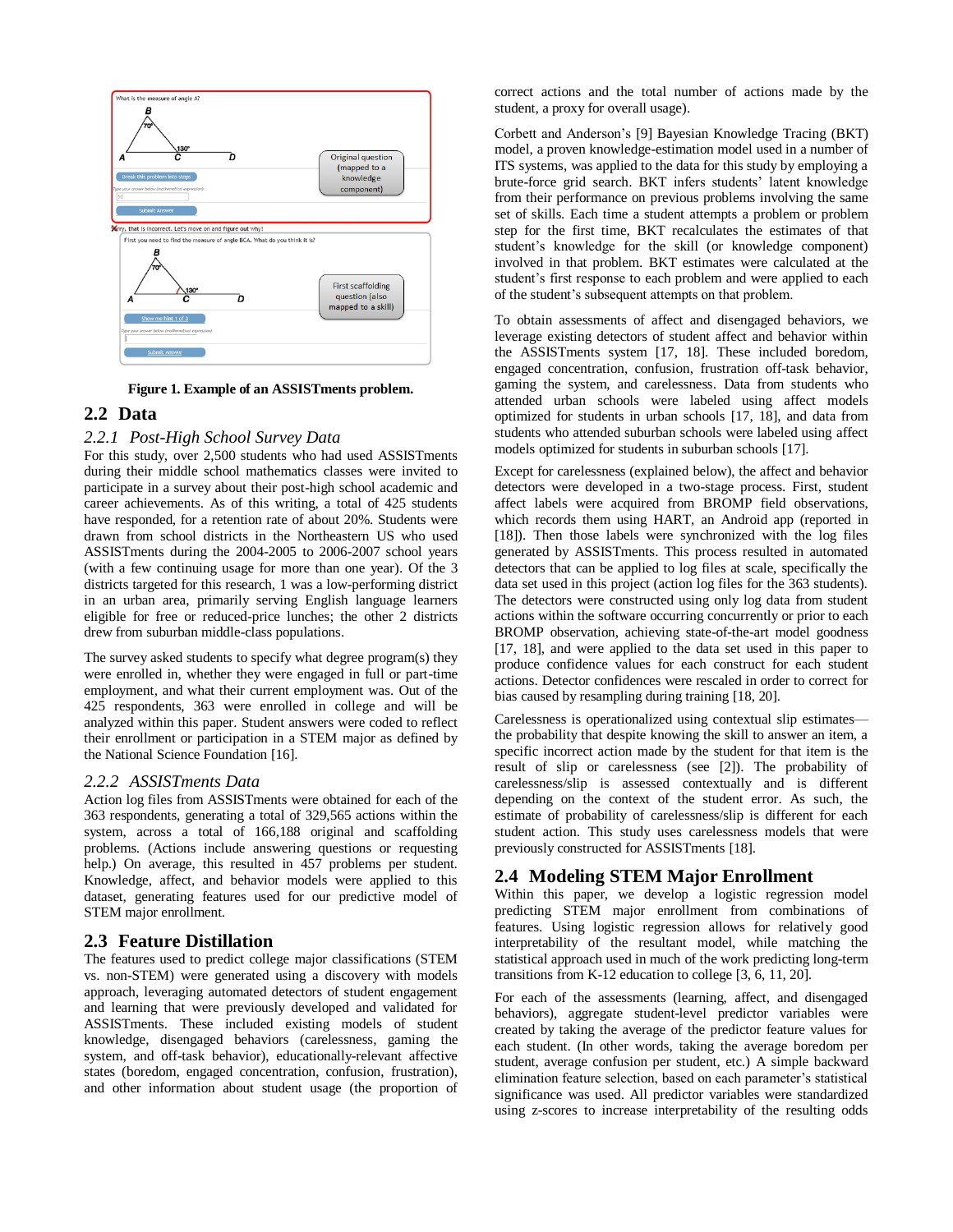ratios. (Note that this does not impact model goodness or predictive power in any fashion.)

# **3. RESULTS**

First, we looked at our original, non-standardized features and how their values compare between those who were pursuing a STEM major in college and those who were not (Table 1).

**Table 1. Feature comparison for STEM Major students (1, n=194) and Non-STEM Major (0, n=169).** 

|               | <b>STEM</b><br>Major | Mean   | Std.<br>Dev. | t-value      | Cohen's<br>d |
|---------------|----------------------|--------|--------------|--------------|--------------|
| Carelessness  | $\Omega$             | 0.204  | 0.118        | $-4.437$     | 0.460        |
|               | $\mathbf{1}$         | 0.267  | 0.154        | (p < 0.01)   |              |
| Student       | $\overline{0}$       | 0.340  | 0.196        | $-4.853$     | 0.508        |
| Knowledge     | 1                    | 0.447  | 0.223        | (p < 0.01)   |              |
| Correctness   | $\boldsymbol{0}$     | 0.418  | 0.171        | $-5.184$     | 0.547        |
|               | $\mathbf{1}$         | 0.508  | 0.161        | (p < 0.01)   |              |
| Boredom       | $\overline{0}$       | 0.222  | 0.072        | 0.286        | 0.030        |
|               | $\mathbf{1}$         | 0.219  | 0.078        | $(p = 0.78)$ |              |
| Engaged       | $\theta$             | 0.660  | 0.064        | 1.500        | 0.162        |
| Concentration | $\overline{1}$       | 0.652  | 0.044        | $(p = 0.14)$ |              |
| Confusion     | $\overline{0}$       | 0.085  | 0.058        | 0.636        | 0.067        |
|               | 1                    | 0.081  | 0.062        | $(p = 0.53)$ |              |
| Frustration   | $\theta$             | 0.171  | 0.078        | 1.602        | 0.166        |
|               | $\mathbf{1}$         | 0.155  | 0.101        | $(p = 0.11)$ |              |
| Off-Task      | $\theta$             | 0.206  | 0.086        | $-0.709$     | 0.076        |
|               | $\mathbf{1}$         | 0.212  | 0.062        | $(p = 0.48)$ |              |
| Gaming        | $\bf{0}$             | 0.181  | 0.174        | 5.269        | 0.573        |
|               | $\mathbf{1}$         | 0.100  | 0.108        | (p < 0.01)   |              |
| Number of     | $\bf{0}$             | 1049.5 | 1569.2       | 1.984        | 0.218        |
| Actions       | $\mathbf{1}$         | 784.53 | 794.65       | (p < 0.05)   |              |

An independent samples t-test (Table1) shows that students in STEM majors had higher mean values for average student knowledge, average carelessness, and average correctness, while students in non-STEM majors had higher mean values for average gaming and average number of actions. Effect sizes for these features were computed using Cohen's d which measures the standardized mean difference of the features between two groups – in this paper, the students pursuing a STEM major and those taking a non-STEM major. As shown in Table 1, gaming the system has the largest effect size (d=0.573), indicating that students who took a non-STEM major had a mean gaming percentage 0.573 standard deviations higher during middle school than students who took a STEM major. It is worth noting that the effect size of gaming for predicting STEM major is substantially larger than the effect size of gaming for predicting whether students attended college or not, where d was 0.293 [43].

These observations align with the individual effects of each feature on the prediction of STEM major enrollment. For example, there is a strong positive relationship between enrolling in a STEM major and average correct answers, indicating that success in mathematics using ASSISTments is associated to higher probability of pursuing a STEM major. The same strong positive relationship is seen between STEM major enrollment and student knowledge estimate as the student learns with ASSISTments. Two non-intuitive results are found in these data.

The first concerns the relationship between carelessness and STEM major enrollment. Taken by itself, the more a student becomes careless, the more likely the student is to choose a STEM major, evidence in keeping with past results that careless errors are characteristic of more successful students [7]. The second nonintuitive result concerns the amount of interaction the student has had with the system. Our results show that the number of actions per student is negatively related to majoring in a STEM program, perhaps indicative of struggling students whose actions consist mostly of help requests and scaffolded attempts (which indicate that the student got many problems wrong on the first try). Additionally, the more a student games the system, the less likely that student is to enroll in a STEM major – a result compatible with past evidence that gaming is associated with poorer learning in mathematics [8].

A model for STEM Major enrollment including a combination of data features was developed using Logistic Regression and crossvalidated at the student level (6-fold). Our final model (Table 2) achieves a cross-validated A' of 0.663 and a cross-validated Kappa of 0.257. This model is statistically significantly better than the null model,  $\chi^2$  (df = 2, N = 363) = 38.010, p < 0.001 and achieved a fit of  $R^2$  (Cox and Snell) = 0.099,  $R^2$  (Nagelkerke) = 0.133, indicating that its predictors explain 9.9-13.3% of the variance of those who attended college. As seen in Table 2, the predictors (student knowledge and gaming) maintained the same directionality as they demonstrated individually (Table 1).

**Table 2. Model of STEM major enrollment**

| <b>Features</b>   | Coeffici<br>ent | Chi-<br><b>Square</b> | p-value | Odds<br>Ratio |
|-------------------|-----------------|-----------------------|---------|---------------|
| Student Knowledge | 0.357           | 8.859                 | 0.003   | 1.429         |
| Gaming            | $-0.492$        | 13.792                | < 0.001 | 0.611         |
| Intercept         | 0.133           | 1.418                 | 0.234   | $-142$        |

# **4. DISCUSSION AND CONCLUSION**

This paper presents a logistic regression model which indicates that a combination of features of student engagement and student success in ASSISTments can distinguish a student who will take a STEM major 66.3% of the time. Success within middle school mathematics (indicated by correct answers and high probability of knowledge in ASSISTments) is positively associated with STEM major enrollment, a finding aligned with studies that conceptualize high performance and developing aptitude during early schooling as a sign of STEM major readiness and predictor of later enrollment in STEM programs [21]. The disengaged behavior of gaming the system during middle school mathematics is found to be negatively associated with pursuing a STEM degree. Previous research has shown that that gaming negatively impacts learning [8], but it is also a particularly strong indicator of disengagement with mathematics, suggesting that students' lack of interest in STEM careers may manifest early. It has been shown that gaming behaviors can be successfully remediated either through alternate opportunities to learn the material that students bypassed or through metacognitive interventions which explain why gaming is ineffective for learning [1, 8]. The relationship between gaming and the choice of college major is relatively large, larger than its relationship to whether a student attends college [20], suggesting that gaming remediation could be an important component of efforts to encourage more students towards STEM degree programs.

Our model also finds that affective states are not particularly strong predictors of whether a student will pursue a STEM major, in contrast to work which found that affective states were predictive of college attendance [20]. A possible explanation is